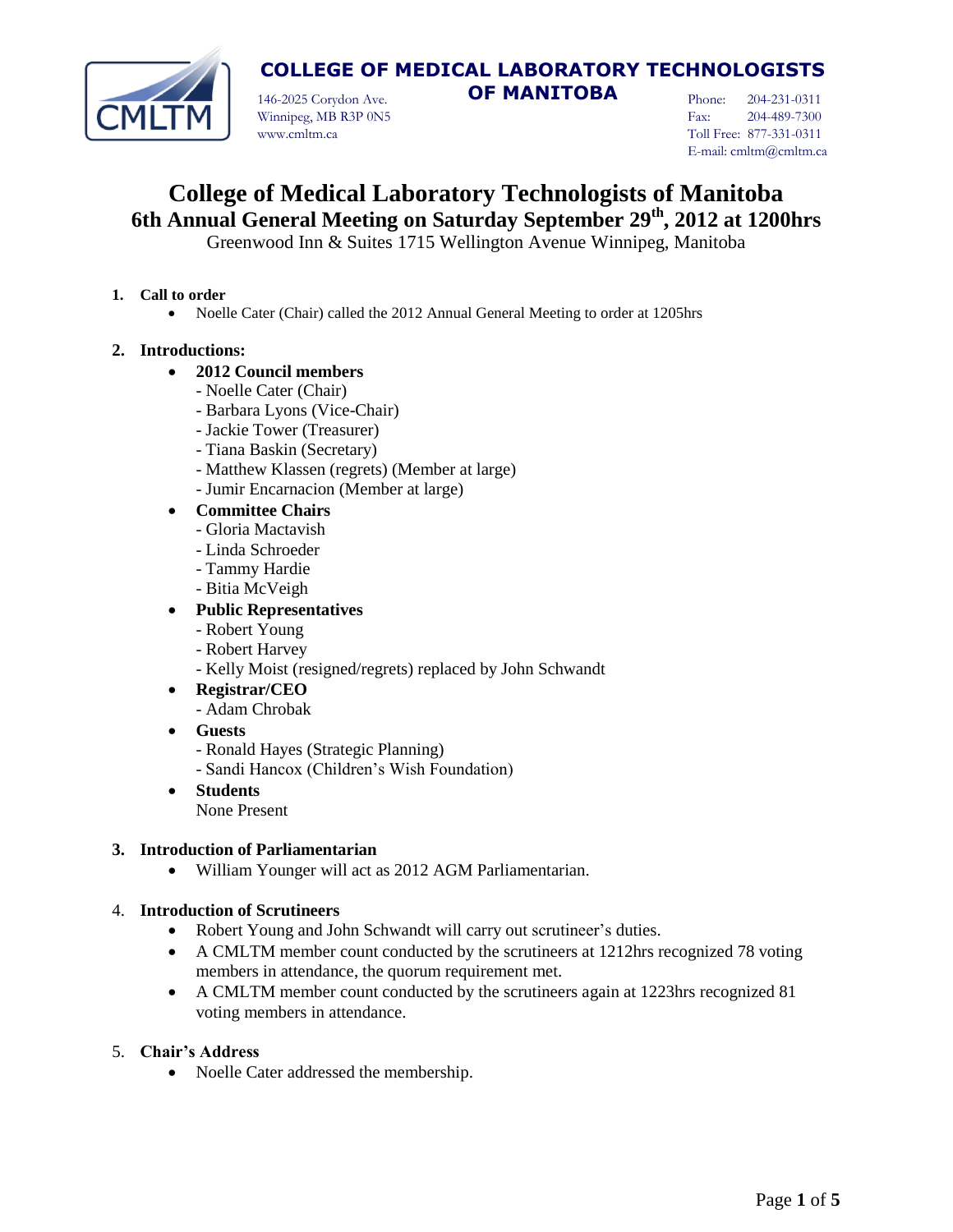

146-2025 Corydon Ave. **OF MANITOBA** Winnipeg, MB R3P 0N5 www.cmltm.ca

Phone: 204-231-0311 Fax: 204-489-7300 Toll Free: 877-331-0311 E-mail: cmltm@cmltm.ca

- **6. 2011 Annual General Meeting Minutes (previously approved by Council)**
	- 2011 AGM minutes were approved by council.
- **7. Questions regarding 2011 Annual Report (previously approved by Council) Motion 12:30** Richard Kauffman /Janie Kucharchuk
	- Be it moved that the 2011 CMLTM annual report be accepted as circulated. **CARRIED UNANIMOUSLY**

#### 8. **Consideration of 2013 Budget (attachment)**

- Jackie Tower reported and presented the 2013 CMTLM budget for approval
- Daphne Steeden DSM / Daphne inquired about a couple lines regarding advertising  $\&$ public awareness and if promotional items fell under those lines. Adam Chrobak responded those lines were for the bus tails, radio ad, etc. Daphne inquired about the committee council & program expenses. Adam responded that those lines include Council meetings, committee meetings, travel for rural members, strategic planning, and the meal provided during Council meetings.

#### **Motion 12:31** Jackie Tower / Tiana Baskin

 Be it moved that the proposed 2013 CMTLM budget be approved as circulated. In Favour: 59 **Opposed: 18** Abstained: 4 **CARRIED**

#### **9. Appointment of Auditor**

**Motion 12:32** Jackie Tower / Barbara Lyons

 Be it moved that PKBW Group Chartered Accountants & Business Advisors Inc. be appointed as the auditor for the 2012 CMLTM financial audit. **CARRIED UNANIMOUSLY**

#### 10. **Nomination Committee Report**

- Jumir Encarnacion announced that the Council had received nominations for the vacant positions and the new members are as follows:
	- Odarka Demchenko from Winnipeg Division 1
	- Jackie Tower from Starbuck Division 2
	- Noelle Cater from Winnipeg Division 1

#### 11. **Proposed By-Law changes (attachment)**

**Motion 12:33** Linda Schroeder / Gloria Mactavish

- Be it moved that the proposed by-law change to add to "Article II: Members":
	- VI. Honorary Members
	- 6.1 Honorary membership may be granted by Council on any person who has made a

significant contribution to the profession of Medical Laboratory Technology.

- 6.2 Shall be exempt from annual dues.
- 6.3 Are not eligible to practice Medical Laboratory Technology.
- 6.4 Are not eligible to vote or to be elected or appointed to any position within the College.
- 6.5 Are entitled to attend and generally participate in College Meetings.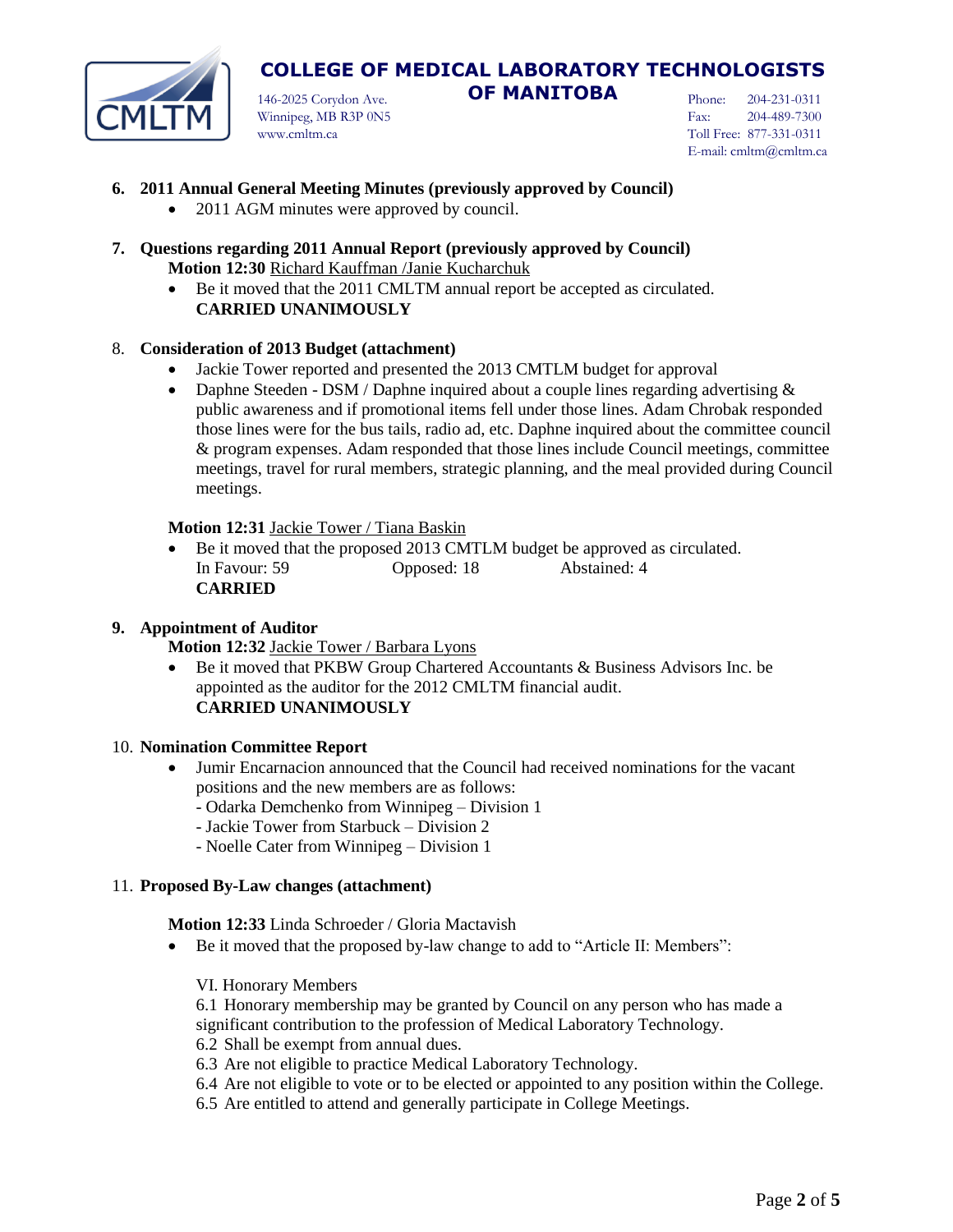

146-2025 Corydon Ave. **OF MANITOBA** Winnipeg, MB R3P 0N5 www.cmltm.ca

Phone: 204-231-0311 Fax: 204-489-7300 Toll Free: 877-331-0311 E-mail: cmltm@cmltm.ca

6.6 Are entitled to receive copies of official College publications.

Change numbering (VI. Honorary Membership, VII. Obligations of Membership) to accommodate Honorary Membership category.

| In Favour: 76  | Opposed: 2 | Abstained: 3 |
|----------------|------------|--------------|
| <b>CARRIED</b> |            |              |

#### **Motion 12:34** Tiana Baskin / D. Aleita Bernshine

- Be it moved that the proposed by-law change to "Article II: Members, VII. Obligations of Membership":
	- From

7.2 "Practice Medical Laboratory Technology in accordance with the code of ethics of the College;"

To

7.2 "Practice Medical Laboratory Technology in accordance with the Code of Ethics, Standards and Practice Directions of the College;"

| In Favour: 79  | Opposed: 1 | Abstained: 1 |
|----------------|------------|--------------|
| <b>CARRIED</b> |            |              |

#### **Motion 12:35** Lisa Kendrick / Procelita Tulio

 Be it moved that the proposed by-law change to add to "Article III: Fees": 1.2.1 For new applications received on or after June  $1<sup>st</sup>$ , the annual fee for that year, for practicing and conditional members shall be half the annual fee.

| In Favour: 79  | Opposed: 2 | Abstained: 0 |
|----------------|------------|--------------|
| <b>CARRIED</b> |            |              |

#### **Motion 12:36** Earl Slimmon / Janice Cox

 Be it moved that the proposed by-law change to "Article IV: Meetings, III. Voting at Annual and Special Meetings":

From

3.1 "Each member whose name is entered on the register of Medical Laboratory Technologists or inactive members and who is in good standing at the date of the meeting shall be entitled to vote on any issue to be determined by a vote." To

3.1 "Each member whose name is entered on the CMLTM register as Active or Inactive members and who is in good standing at the date of the meeting shall be entitled to vote on any issue to be determined by a vote."

## **CARRIED UNANIMOUSLY**

#### **Motion 12:37** Kerilee Smith / Jacquelyn Moffat

 Be it moved that the proposed by-law change to "Article V: Election of the Council, I. Elected Members":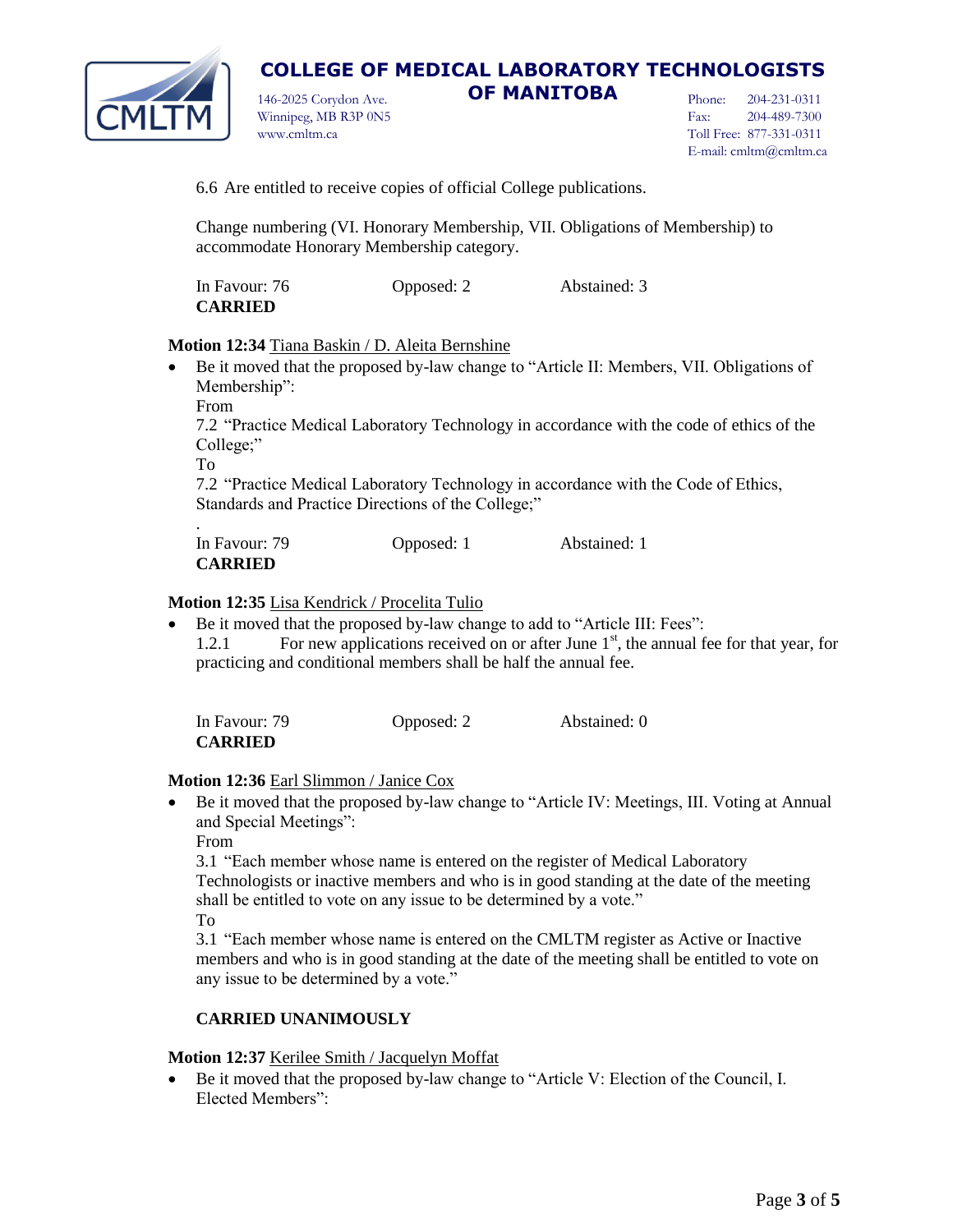

146-2025 Corydon Ave. **OF MANITOBA** Winnipeg, MB R3P 0N5 www.cmltm.ca

Phone: 204-231-0311 Fax: 204-489-7300 Toll Free: 877-331-0311 E-mail: cmltm@cmltm.ca

### From

1.2 "Council terms will be two years in length, and elections of half the councilors shall take place every year. In the first election, half the councilors shall have terms of one year and half shall have terms of two years. Subsequently, all councilors shall have terms of two years from the date of their election."

To

1.2 "Council terms will be two years in length, and elections of half the councilors shall take place every year. All councilors shall have terms of two years from the date of their election."

## **CARRIED UNANIMOUSLY**

#### **Motion 12:38** Joyce MacDonald / Lorelei Moore

 Be it moved that the proposed by-law change to remove from "Article VI: Council Members, I. Term of Office":

1.1 "In Year 1, 50% of Council members shall hold office for a term of two years. The remaining 50% shall hold office for a term of one year."

## **CARRIED UNANIMOUSLY**

#### **Motion 12:39** Nora Wiltshire / Diane Duttchen

 Be it moved that the proposed by-law change to "Article VI: Council Members, I. Term of Office":

From

1.2 "In the years thereafter, all councilors shall be elected for a term of two years. They are eligible for re-election or re-appointment for 2 consecutive terms unless there are no other eligible members in good standing wishing to be nominated in which case the Council may, by a majority vote, allow councilors to be eligible for re-election or re-appointment for an additional term."

To

1.2 "All councilors shall be elected for a term of two years. They are eligible for re-election or re-appointment for two consecutive terms unless there are no other eligible members in good standing wishing to be nominated in which case the Council may, by a majority vote, allow councilors to be eligible for re-election or re-appointment for an additional term." Re-number the section.

| In Favour: 79  | Opposed: 2 | Abstained: 0 |
|----------------|------------|--------------|
| <b>CARRIED</b> |            |              |